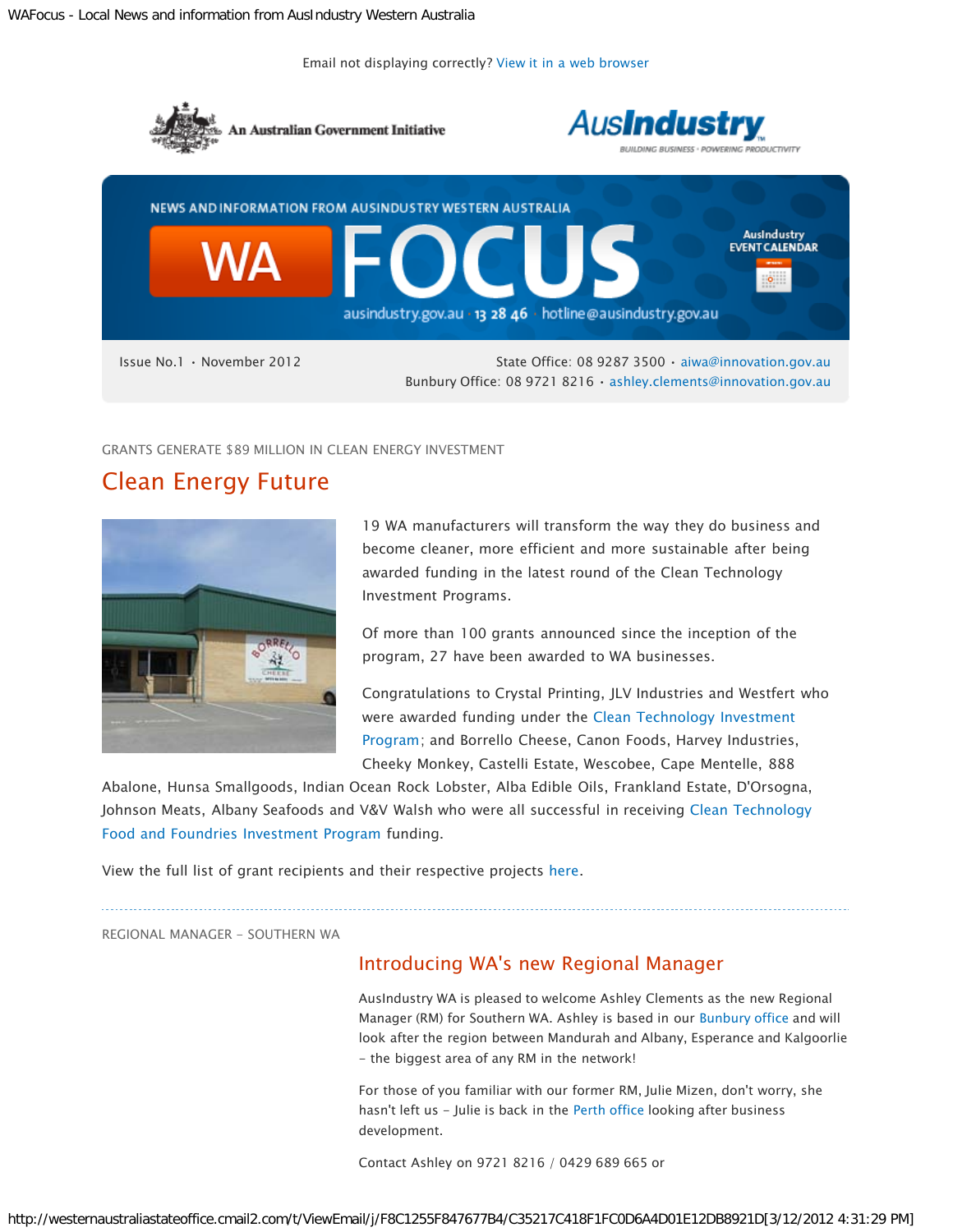

[ashley.clements@innovation.gov.au](mailto:ashley.clements@innovation.gov.au)

#### FUNDING BOOST FOR WA SMALL BUSINESS GROUPS



## Small Business Advisory Services

WA small business advisory groups received a boost this month with \$2.5 million in funding offers awarded to organisations across the state in the latest round of funding under the Gillard Government's [Small Business](http://westernaustraliastateoffice.createsend1.com/t/j-l-yujjljl-tyqfurh-o/) [Advisory Services program](http://westernaustraliastateoffice.createsend1.com/t/j-l-yujjljl-tyqfurh-o/).

Eleven WA organisations, including the Chamber of Commerce and Industry of WA and several Small Business Centres, will receive the grant offers.

The largest recipient was Business Foundations, who received two grant offers totalling \$412,000, while the Belmont BEC (pictured) was awarded two grant offers worth \$400,000.

A full list of organisations that will receive funding is available on the [AusIndustry website.](http://westernaustraliastateoffice.createsend1.com/t/j-l-yujjljl-tyqfurh-b/)

OTHER STORIES

New R&D Tax Incentive vodcasts



Two new [R&D Tax Incentive](http://westernaustraliastateoffice.createsend1.com/t/j-l-yujjljl-tyqfurh-n/) vodcasts relating to [Eligibility](http://westernaustraliastateoffice.createsend1.com/t/j-l-yujjljl-tyqfurh-p/) and [Registration](http://westernaustraliastateoffice.createsend1.com/t/j-l-yujjljl-tyqfurh-x/) have been added to the [Innovation](http://westernaustraliastateoffice.createsend1.com/t/j-l-yujjljl-tyqfurh-m/) [YouTube channel](http://westernaustraliastateoffice.createsend1.com/t/j-l-yujjljl-tyqfurh-m/).

These videos are a great resource to assist businesses in assessing their eligibility under the program and when filling in their registration form.

### 2012 WA Industry & Export Awards



AusIndustry is proud sponsors of the 2012 WA [Industry & Export](http://westernaustraliastateoffice.createsend1.com/t/j-l-yujjljl-tyqfurh-a/) [Awards](http://westernaustraliastateoffice.createsend1.com/t/j-l-yujjljl-tyqfurh-a/), the State's most prestigious business awards.

At this year's gala event, WA State Manager Dianne May presented the Innovation Excellence award to R&D Tax customer Transmin Pty Ltd, who also collected the CY O'Connor Award for Excellence in Engineering

#### 2012 WA Innovator of the Year Awards



AusIndustry is proud supporters of the 2012 WA [Innovator of the Year](http://westernaustraliastateoffice.createsend1.com/t/j-l-yujjljl-tyqfurh-v/) [Awards.](http://westernaustraliastateoffice.createsend1.com/t/j-l-yujjljl-tyqfurh-v/)

Congratulations to AusIndustry customers HIVAP Pty Ltd, who took home the Emerging Innovation category; and Long Pipes Pty Ltd who won the Encouragement Award.

View a full list of winners [here](http://westernaustraliastateoffice.createsend1.com/t/j-l-yujjljl-tyqfurh-e/).